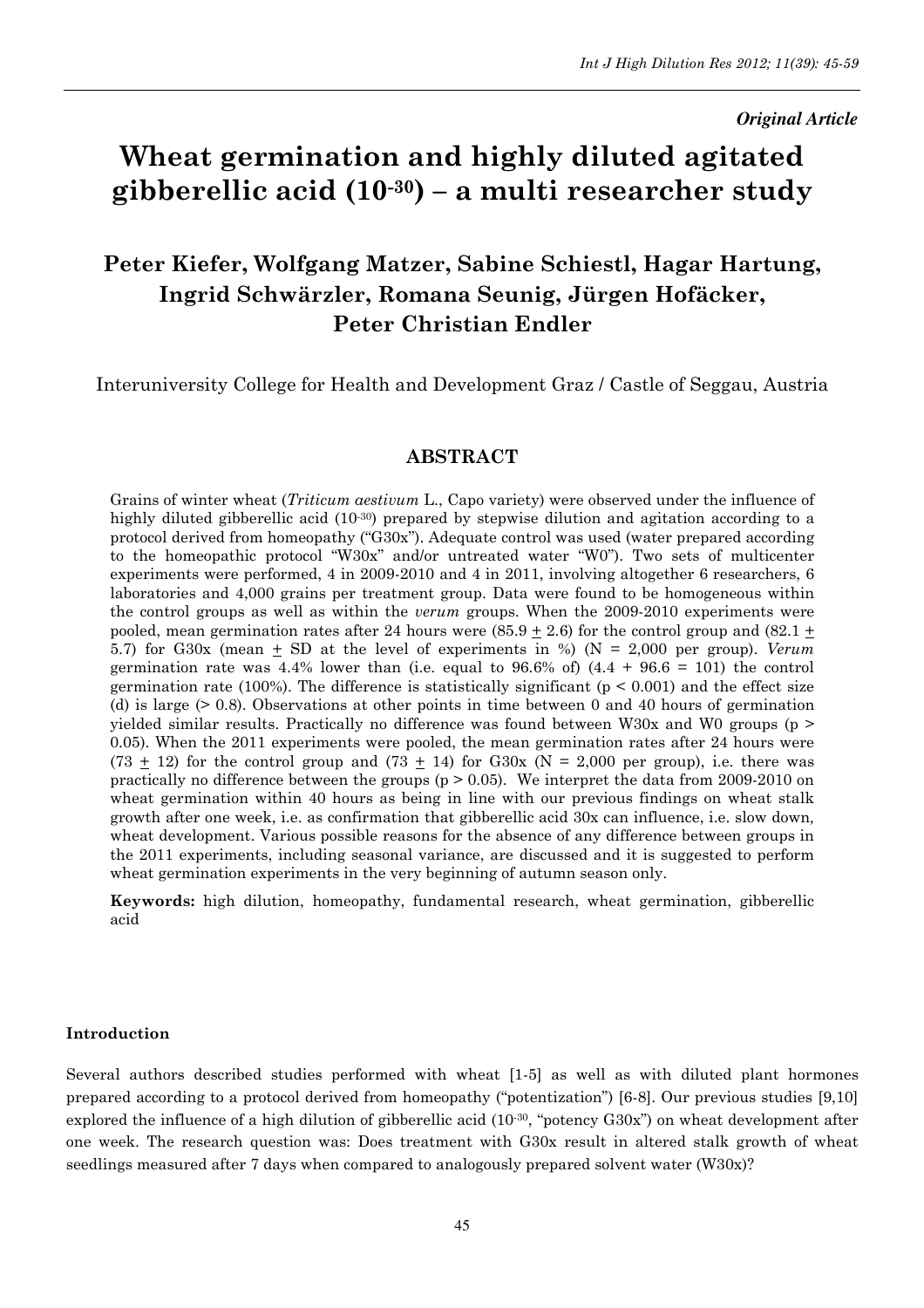Figure 1 shows the differences between the mean stalk length of G30x and W30x seedlings in 9 multicenter experiments performed in the autumn season, each one performed with 500 seedlings (Capo variety) per group. As it can be seen, all the autumn experiments on stalk length showed shorter stalks in the G30x group after 7 days. The difference is significant with  $p \le 0.01$  for experiments 1, 3, 4 and 8, with  $p \le 0.05$  for experiments 2, 5 and 9, and non-significant ( $p > 0.05$ ) for experiments 6 and 7.



Figure 1: Wheat stalk length after 7 days in 9 multicenter experiments with high diluted agitated gibberellic acid (10-30, 30x) performed in the autumn season. Relative differences in stalk length between W30x groups (zeroed) and G30x groups in percentage (ordinate). For further explanations see text. From [10], modified.

When all the experiments were pooled, the mean stalk length (mm) was  $(47 + 21)$  in the *verum* group and (51)  $\pm$  20) in the control (mean  $\pm$  SD) at grain level (N of grains = 4,440 per group) and  $\pm$  3.87 and  $\pm$  3.38 respectively at dish level (217 dishes, i.e. cohorts of 20 or 25 grains per treatment group). In other words, verum stalk length was 7.28% smaller (92.72%) compared to control stalk length (100%). The effect size is small when calculated on the basis of grains ( $d = 0.18$ ) but high when calculated on the basis of dishes ( $d =$ 1.02) due to the lower SD at the dish level.

In contrast, no reliable effect was found in experiments performed in winter/spring. The mean stalk length (mm) was (55  $\pm$  16) in the *verum* group and (53  $\pm$  14) in the control at grain level (N = 3,140 per group) and  $\pm$ 4.93 and  $\pm$  3.59 respectively at dish level (152 cohorts of 20 or 25 grains per treatment group), i.e. the overall verum stalk length (103.64%) was 3.64% greater than the control stalk length (100%). The effect size is small either calculated on the basis of grains  $(d = 0.13)$  or of dishes  $(d = 0.45)$ .

These results suggest that in the experiments performed in autumn, gibberellic acid 30x exerted a growth inhibiting influence. In contrast, no clear effect was found in the experiments performed in winter/spring.

As a rule, the data were found to be homogeneous within the control groups of individual experiments (p > 0.05) as well as within the *verum* groups ( $p > 0.05$ ). In other words, there were significant differences between the average stalk lengths between the groups (verum vs. control, see above), but no significant differences within the groups. This holds true for both the autumn and the winter/spring experiments.

The aim of the study presented here was to test the influence of the high dilution of gibberellic acid compared to control on wheat germination after one day [11].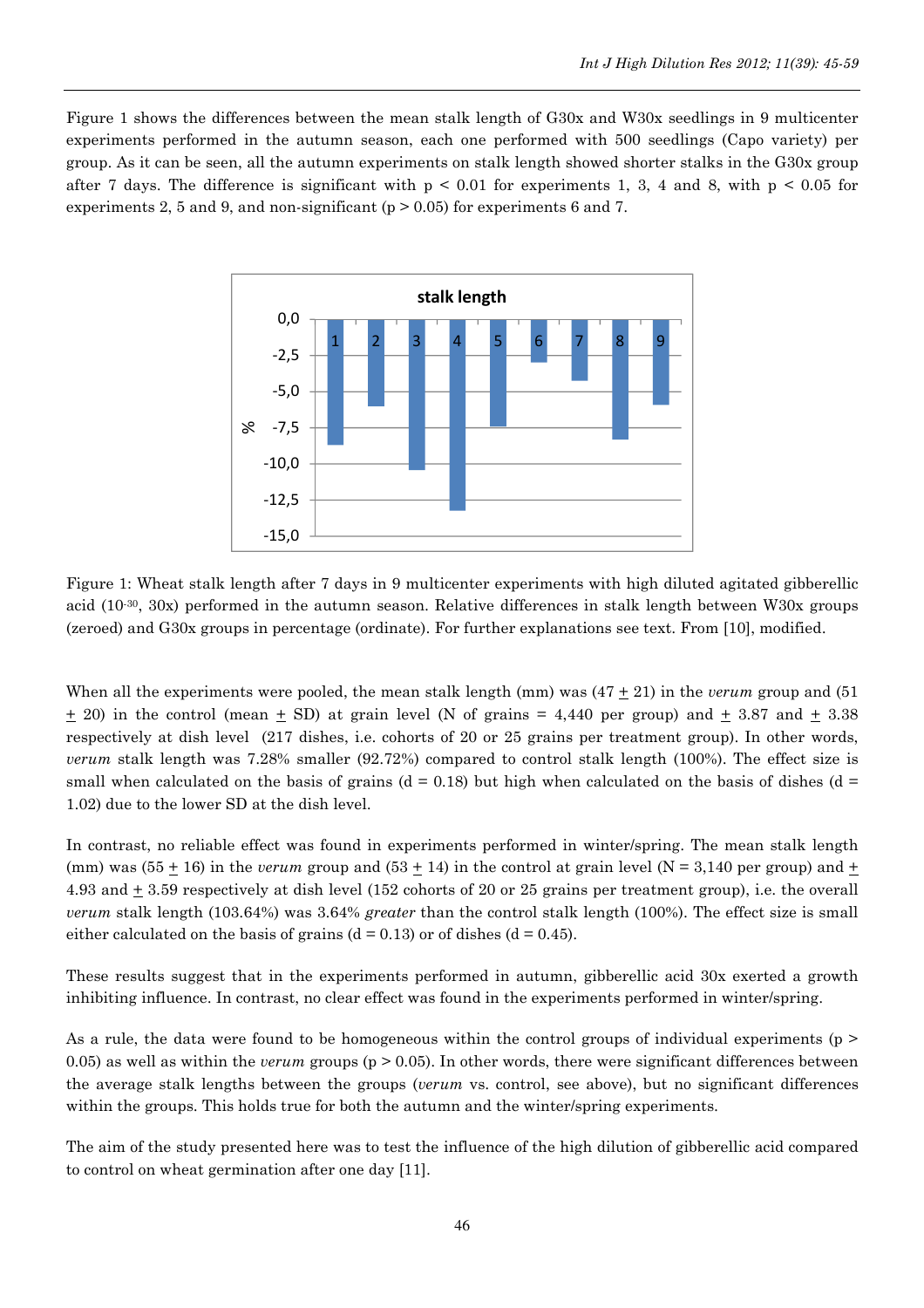#### Methods

#### Plants

The experiments were performed on wheat grain grown without herbicides or pesticides (*Triticum aestivum* L., Capo variety), first harvest from original Z1 seed procured from Heinz organic farming, Thannhausen, Austria for experiments 1-4 and from Fritz organic farming, Weiz, Austria for experiments 5-8. Samples from both sources were evaluated by the Austrian Food Safety Authority in Vienna and found to be of similar varietal purity (> 95%). Around 10% of the grains were ruptured and around 10% were distorted, all these were removed prior to the experiment.

#### Researchers and sites (inter-researcher control)

The experiments were performed by 6 researchers independently at 6 different laboratories in Austria and Germany (see Table 1). Laboratory workers received thorough training in the methods and procedures to be used. They had no contact with each other while the experiments were in progress.

#### Laboratory conditions

All glass bottles, fastenings, plastic pipettes and Petri dishes were disposable products. Germination took place in complete darkness, interrupted by 1 or 5 15-minute intervals of light exposure per day for observation purposes as indicated in Table 1, and at temperature of  $(21.0 + 0.2)$ °C or  $(20.0 + 0.2)$ °C (see Table 1).

#### Preparation of test solutions

The test substance and control were prepared inspired by Baumgartner [4] using a method of stepwise dilution and succussion derived from homeopathy. The degree of dilution was set to 10-30 to exceed Avogadro's limit of theoretical 0-molarity. The botanic hormone  $10^{-30}$  (30x) was chosen as an analogy to our previous experiments with a zoological hormone 30x [12].

For preparation of the test dilutions, 0.017 g of gibberellic acid (Sigma-Aldrich company, art. no. 36575) were added to 9 ml of double distilled water for experiments  $1 - 4$  and to 9 ml of acetone for experiments  $5 - 8$ . The liquid was then gently swung (not "agitated") for 1 minute (= "mother substance, 1x"). Then, using a disposable pipette (Brand company, Transferpette 100 µl), 1 ml of the mother substance was added to 9 ml of double distilled water in a 20-ml brown glass bottle (Heiland company, art. nr. 380020) and the product was agitated vigorously according to a standardized protocol: the vial was manually banged 30 times against an elastic surface at intervals of approximately 2s to create mechanical shocks (= "gibberellin 2x"). In a total of 30 steps of dilution 1:10 and 29 steps of agitation (as agitation was omitted at the first dilution step), the test substance "G30x" was thus prepared. Starting from the 29<sup>th</sup> step, quantities larger than 1 ml were added to the tenfold amount of double distilled water in order to obtain the quantities needed for the experiment. Larger brown glass bottles (each one half-filled with liquid) were used for these last steps (100 ml). A fresh glass bottle was used at each step of dilution.

As a rule, analogously prepared water (i.e. first diluted in water or acetone, respectively, and then stepwise agitated and diluted in water, W30x) was used as control to ensure that any solute material from the glass walls as well as the content of solute oxygen would be alike in gibberellic acid 30x and control 30x and thus no effects could result from the preparation method. Furthermore, untreated water (W0) was used as additional control (see table 1).

Different sets of the test and control substances were prepared by Waltraud Scherer-Pongratz (WS), Interuniversity College Graz, Austria and Christian Reich (CR) pharmacy, Braunau, Austria (table 1).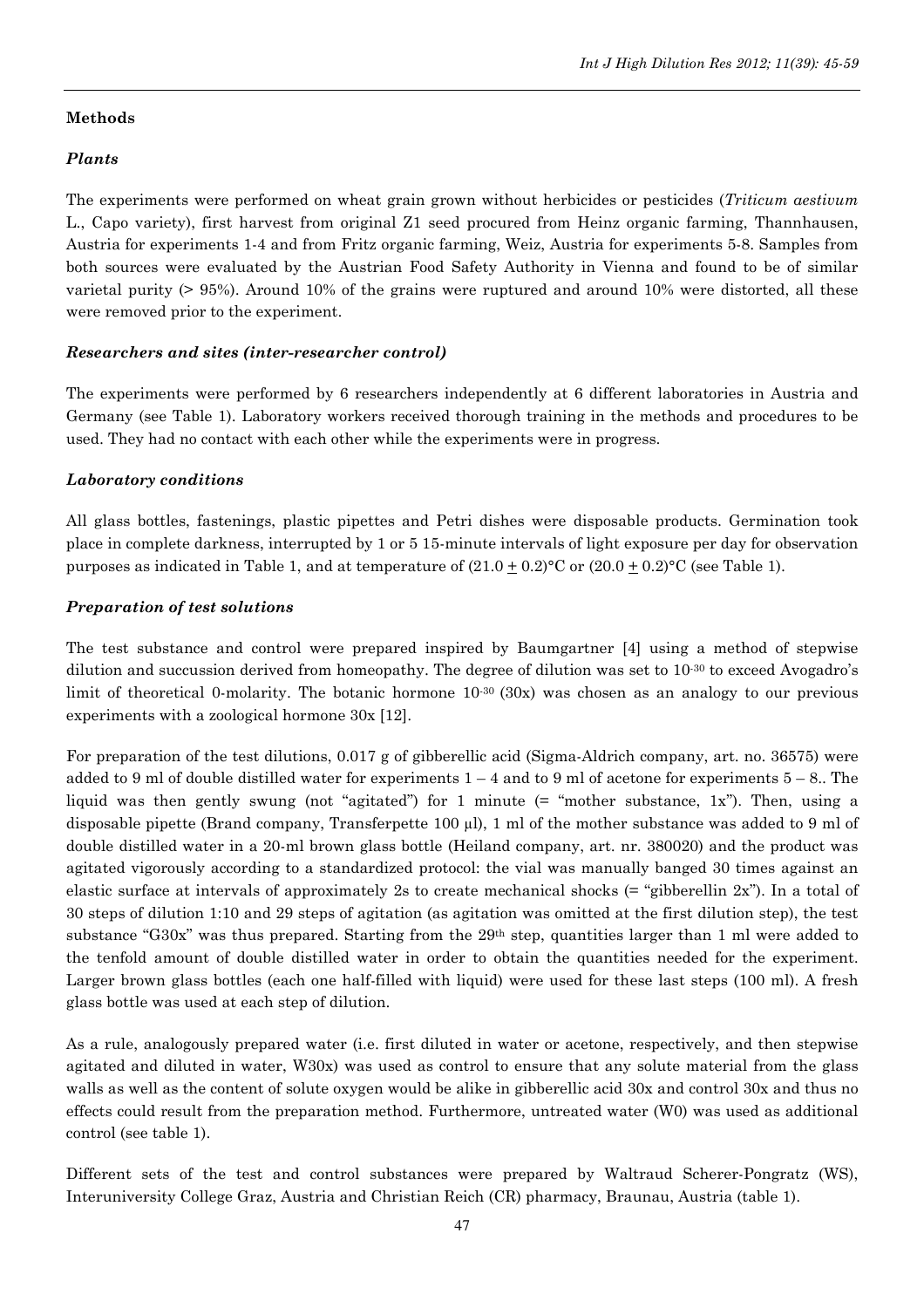## Independent probe coding

Control and verum were encoded by independent authorities. All the probes were applied blindly, and the codes were revealed only after the data had been calculated.

## Samples

As a rule, 500 grains were observed per treatment group in each of the 8 experiments resulting a total of 4,000 grains per group. The control group of experiment 4 comprised 1,000 grains but it was accorded the same statistical weight as the others.

Table 1: Overview of experiments on wheat germination under the influence of potentized gibberellic acid (G30x) 2009-2011. exp = experiment number; researcher, see list of authors; date = time of the experiment;  $\lambda$  lab = laboratory in which the experiment was conducted; source = procurer of grains; age = age of the wheat at the time of the experiment in years; pot = person preparing the potencies; acet = acetone was used for the first step of dilution; light = exposure to light during the germination process  $(5 \times 15)$ : 15 minutes after 4, 8, 12, 16 and 20 hours, 1 x 15': 15 minutes after 20 hours; 24h = germination rate in the control group after 24 h;  $temp = temperature + 0.2$ °C. For explanations see text.

| exp              | res       | date           | lab          | source | age            | pot | acet     | light | 24h | temp           |
|------------------|-----------|----------------|--------------|--------|----------------|-----|----------|-------|-----|----------------|
| 1                | <b>SS</b> | $2009$ Sep     | Weiz 1, A    | Heinz  | $\overline{0}$ | WS  | No       | 5x15' | 83% | $21^{\circ}$ C |
| $\boldsymbol{2}$ | HH        | 2010 Feb       | Pforzheim, G | Heinz  | 1.5y           | WS  | No       | 5x15' | 89% | $21^{\circ}$ C |
| $\bf{3}$         | IS        | $2010$ Sep     | Lochau, A    | Heinz  | $\overline{0}$ | CR  | No       | 1x15' | 85% | $21^{\circ}$ C |
| 4                | <b>RS</b> | $2010$ Sep-Oct | Ebendorf. A  | Heinz  | $\overline{0}$ | CR  | $\rm No$ | 1x15' | 87% | $21^{\circ}$ C |
| $5\phantom{.0}$  | WM        | 2011 Oct       | Weiz 2, A    | Fritz  | $\overline{0}$ | WS  | yes      | 1x15' | 65% | $21^{\circ}$ C |
| $\boldsymbol{6}$ | <b>SS</b> | 2011 Oct       | Weiz 2. A    | Fritz  | $\theta$       | WS  | yes      | 1x15' | 63% | $21^{\circ}$ C |
| 7                | <b>JH</b> | 2011 Nov       | Bruchsal, G  | Fritz  | $\mathbf{0}$   | WS  | yes      | 1x15' | 90% | $20^{\circ}$ C |
| 8                | IS        | 2011 Nov       | Lochau, A    | Fritz  | $\overline{0}$ | WS  | yes      | 1x15' | 72% | $20.5$ °C      |

#### Placement of grains

The grains were placed in glass dishes (diameter 94 mm) (Greiner, Germany) each containing 1 layer of filter paper (90 mm, Macherey-Nagel, Germany) with the germination furrow faced down (figure 2).



Figure 2: Illustration of placement of grains.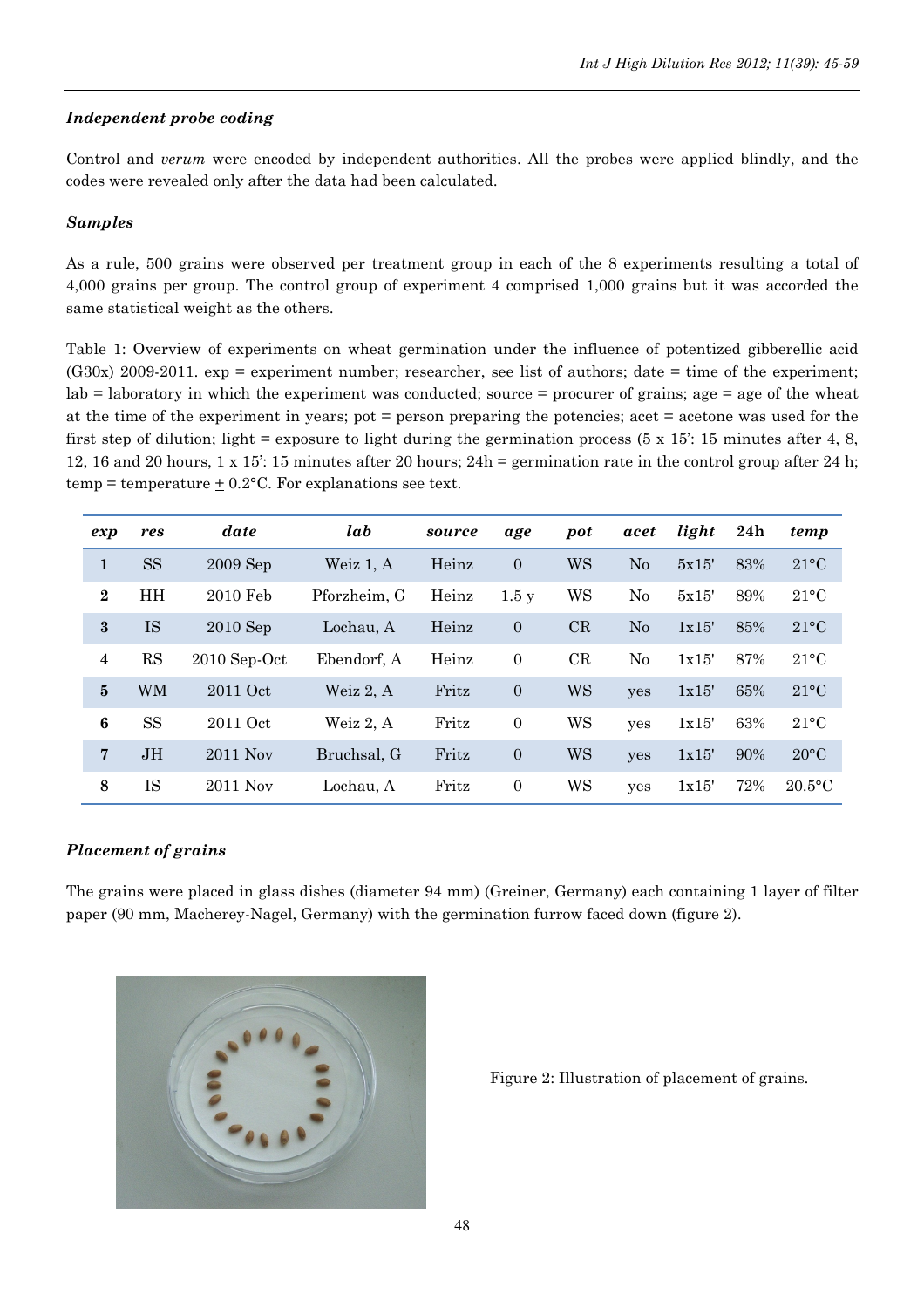## Exposure to probes

Three ml of the respective probe were added to each Petri dish with the help of a disposable 5 ml syringe body (without needle). The dishes were then covered with their lids and placed in 2 cm high drawers (Viking, Germany) the bottoms of which were covered with aluminum foil (figure 3). Six or 7 dishes treated with the same probe were placed in each drawer. The drawers were arranged according to stratified randomization protocols (sequence of probes was "1-2-1-2-1-2-1-2-1-2" or "1-2-3-1-2-3-1-2-3").





## Observed development (endpoint)

Germination was defined as the moment of lifting of the operculum (Fig. 4). In experiments 1 and 2, the seeds were monitored at 4-hour intervals for the first 40 hours. The results (see Results Section below) led us to assume that differences between W30x and G30x groups were largest when 80- 90% of the grains had germinated, i.e. after 24 hours.

Thus, in experiments 3-8, the seeds were monitored for germination after 24 hours. However, in experiments 5, 6 and 8 only 60-70% of grains had germinated after 24 hours, therefore, in these three experiments, the seeds were additionally monitored after 28 hours. Subsets were monitored in the same sequence as they had been planted. The measurement of endpoints was performed blindly.



Figure 4: Lifting of the operculum.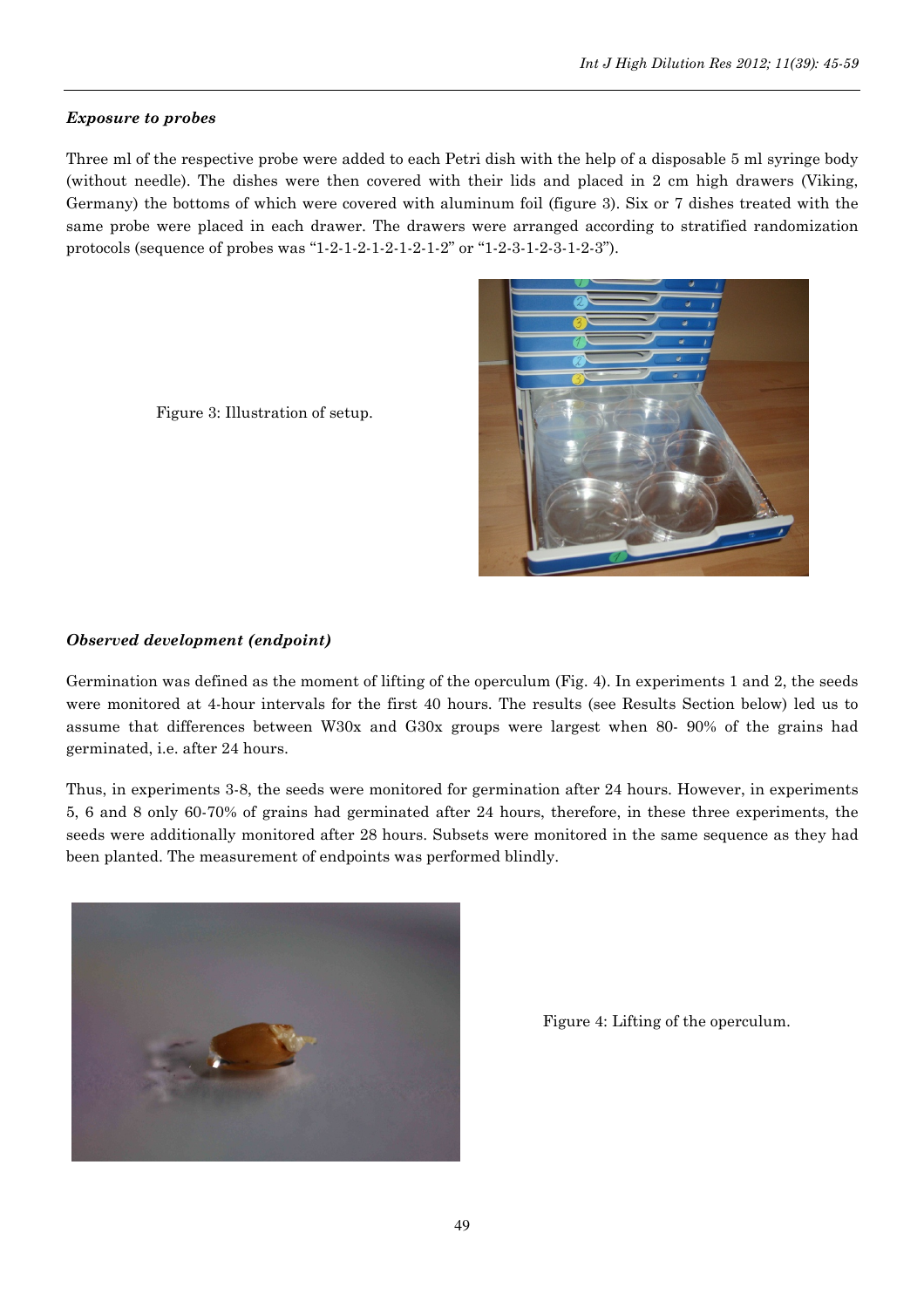## Analysis of data

The number of germinated seedlings was compared to the number of non-germinated seedlings in the *verum* and control groups in 4-field tables according to the chi-square test. Mean and SD were calculated. For pooled experiments, the effect size (Cohen's d, standardized difference of means = absolute difference between means of verum and control group, divided by SD) was calculated. An effect size > 0.2 is regarded as small, > 0.5 as medium and > 0.8 as large.

The homogeneity of the germination rates within the *verum* group and the control groups was investigated by one-way analysis of variance with post hoc pairwise comparisons by means of Tukey's HSD test.

Results per experiment were represented graphically by zeroing the results of the control group (preferably W30x) and plotting the difference to the G30x-groups on the ordinate.

#### Results

#### Differences within groups

The data were found to be homogeneous within the control groups ( $p > 0.05$ ) and also within the *verum* groups  $(p > 0.05)$ . In other words, there were no significant differences within groups.

#### Differences between groups

Figure 5 shows the germination rates of seedlings treated with W0, W30x and G30x at 4-hour intervals (from experiments 1+2,  $N = 1,000$  per group). As it can be seen, there was less germination in the G30x group compared to both W0 group and W30x group at all measuring points between 20 h and 40 h.



Figure 5: Germination rates in groups W0, W30x and G30x (N) at 4-hour intervals. For further explanations see text.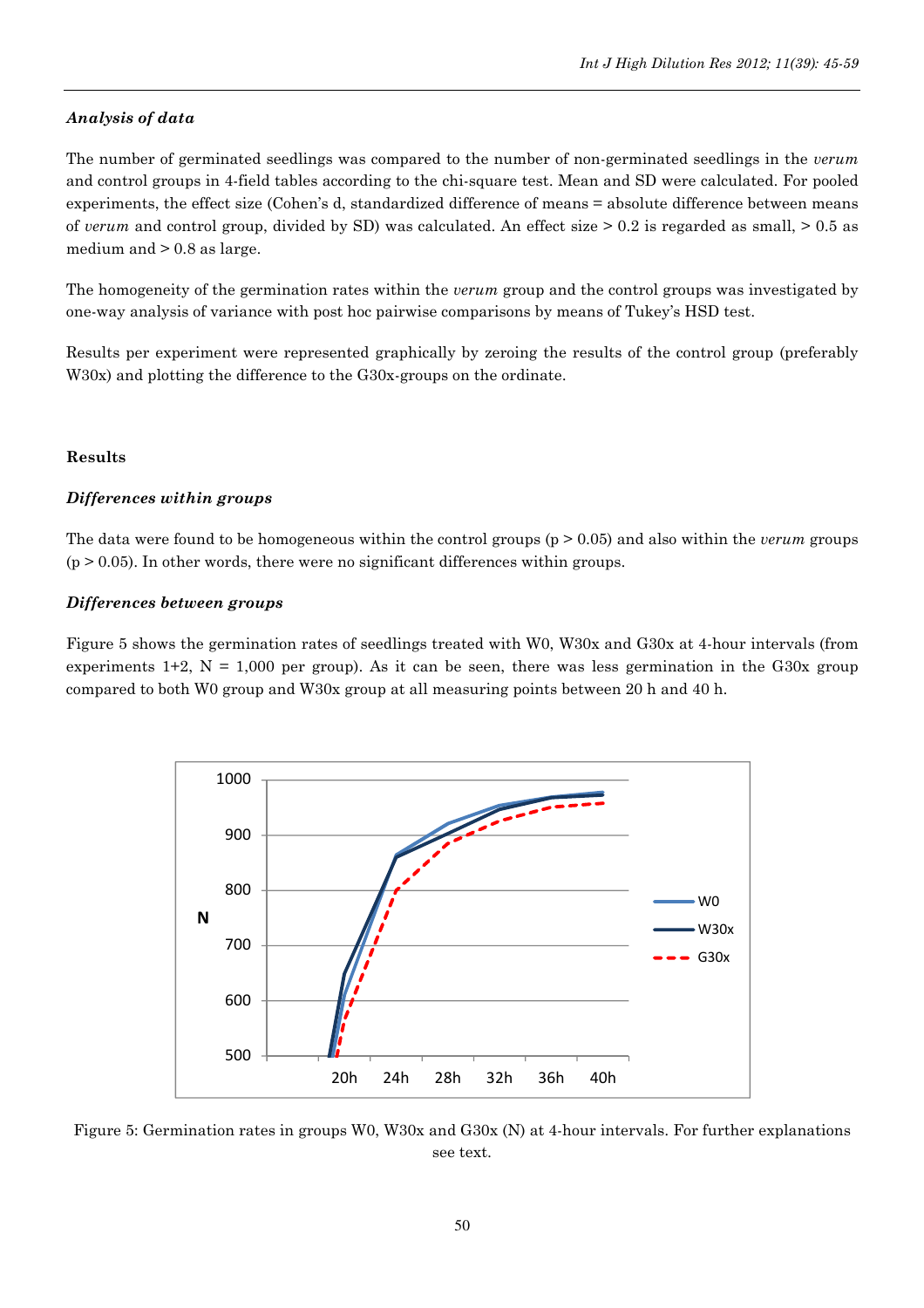Table 2 shows the respective p-values of Figure 5. Differences between W0 and G30x as well as between W30x and G30x groups are significant (p < 0.05 or < 0.01), whereas there are no significant differences between W0 and W30x-groups.

|                                                                                     | 16h | 20h                                                  | 24h 28h 32h |  | 36h | 40h    |
|-------------------------------------------------------------------------------------|-----|------------------------------------------------------|-------------|--|-----|--------|
| $W0$ vs. $G30x$                                                                     |     | $0.631$ $0.041$ $\leq 0.001$ $0.007$ $0.008$ $0.040$ |             |  |     | 0.011  |
| $W30x$ vs. $G30x$ $0.201$ $\leq 0.001$ $\leq 0.001$ $0.191$ $0.054$ $0.054$ $0.066$ |     |                                                      |             |  |     |        |
| $W0$ vs. $W30x$                                                                     |     | $0.425$ $0.071$ $0.795$ $0.155$ $0.471$ $0.898$      |             |  |     | -0.563 |

Table 2: p-values corresponding to Figure 5.

Table 3 (supplementary material) describes the details of experiments 1-8; 500 grains were used per group in each experiment.

Figure 6 shows the differences in the germination rate between control seedlings and seedlings treated with G30x in experiments 1-8 after 24 hours (above) and at the observation time-point when 80-90% of the control grains had germinated (below).



Figure 6: Relative differences in germination rates between control groups (zeroed) and G30x groups in percentage (ordinate) in experiments 1-8. For further explanations see text.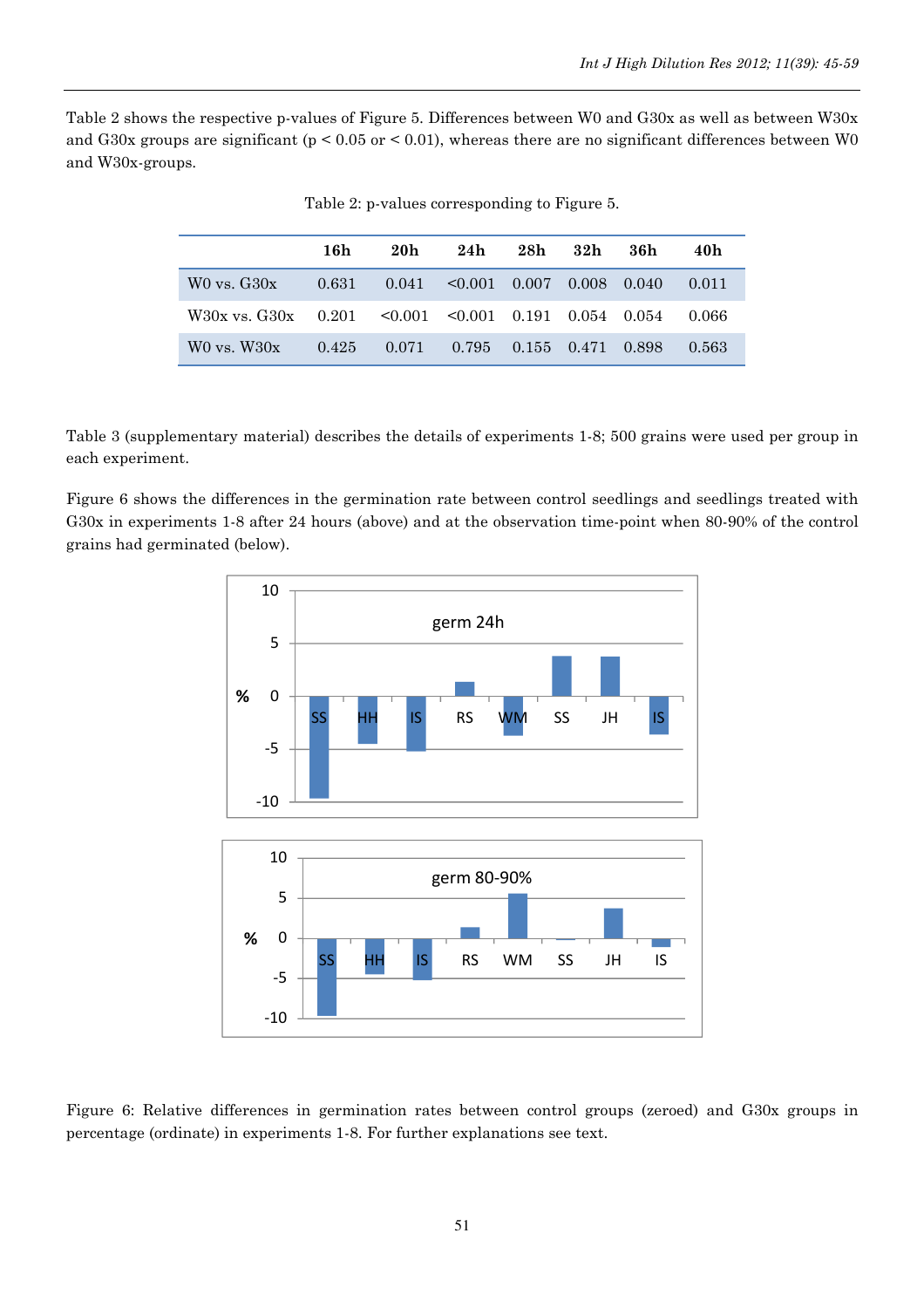As it can be seen in Table 3 and Figure 6, the seedlings tended to show lower germination rates in the G30x groups than in the W0 groups in the initial experiments but no clear trend in the follow-up experiments. With regard to the comparison between W30x and G30x, the differences are statistically significant only in experiment 1 ( $p < 0.01$ ), but not in experiments 3-8 ( $p > 0.05$ ).

Table 4 (supplementary material) gives an overview on the pooled data of experiments 1-4 (2009-2010) and 5- 8 (2011) as well as of all experiments 1-8.

When experiments 1-4 (2009-2010) were pooled, the mean germination rates after 24 hours (= at the observation time-point when 80-90% of the control grains had germinated) were  $85.9 \pm 2.6$  for the control group and 82.1 + 5.7 for G30x (mean + SD at the level of experiments in %) ( $N = 2,000$  per group). The *verum* germination rate was 4.4% lower than (i.e. equal to 96.6% of) the control germination rate (100%). The difference is statistically significant ( $p < 0.001$ ) and the effect size is large ( $d = 0.92$ ).

When experiments 5-8 (2011) were pooled, the mean germination rates after 24 hours were  $72.7 \pm 12.4$  for the control group and 72.8  $\pm$  14.2 for G30x (N = 2,000 per group). The mean germination rates at the observation time-point when 80-90% of the control grains had germinated were  $85.3 \pm 3.5$  for the control group and  $87.0 \pm 1.5$ 4.6 for G30x (N = 2,000 per group) (p > 0.05, d = 0.01).

## Discussion

The experiments were performed on a wheat germination bioassay with a homeopathic high dilution of gibberellic acid.

Grains of winter wheat *(Triticum aestivum L.*, Capo variety) were observed under the influence of highly diluted gibberellic acid (10-30) prepared by stepwise dilution and agitation according to a protocol derived from homeopathy ("G30x"). Adequate control was used (water prepared according to the homeopathic protocol "W30x" and/or untreated water "W0"). Two sets of multicenter experiments were performed, 4 in 2009-2010 and 4 in 2011, involving altogether 6 researchers, 6 laboratories and 4,000 grains per treatment group.

The data were found to be homogeneous within the control groups as well as within the *verum* groups. When the 2009-2010 experiments were pooled, the mean germination rates after 24 hours were  $85.9 \pm 2.6$  for the control group and  $82.1 \pm 5.7$  for G30x (mean  $\pm$  SD at the level of experiments in %) (N = 2,000 per group). The *verum* germination rate was 4.4% lower than (i.e. equal to 96.6% of)  $(4.4 + 96.6 = 101)$  the control germination rate (100%). The difference is statistically significant ( $p < 0.001$ ) and the effect size (d) is large ( $> 0.8$ ). Observations at other time-points between 0 and 40 hours of germination yielded similar results. Practically no difference was found between the W30x and W0 groups ( $p > 0.05$ ).

When the 2011 experiments were pooled, the mean germination rates after 24 hours were 72.7 + 12.4 for the control group and  $72.8 + 14.2$  for G30x (N = 2,000 per group), i.e. there was practically no difference between the groups ( $p > 0.05$ ).

We interpret the data from 2009-2010 on wheat germination within 40 hours as being in line with our previous findings on wheat stalk growth after one week, i.e. as confirmation that gibberellic acid 30x can influence, i.e. slow down, wheat development. The following discussion of possible reasons for the absence of any observable effect in the 2011 experiments (see Table 1) may offer ideas for optimizing the present bioassay.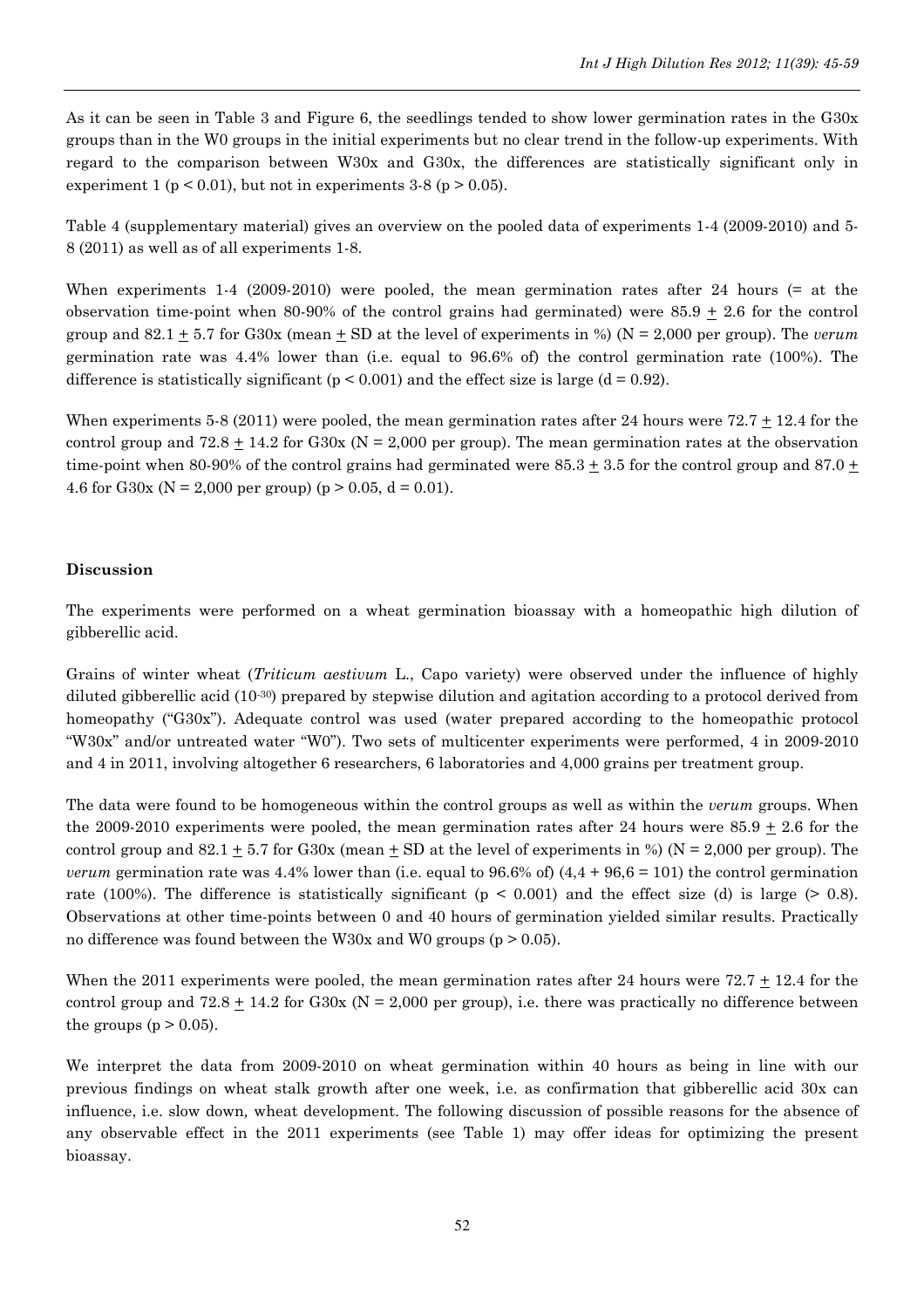Researchers: So-called "researcher effect" may be excluded, as SS took part in both phases of the study, with significant result in 2009 and no difference between groups in 2011.

Person who provided the potencies: A "person effect" may be excluded, as WS took part in both stages of the study.

Source: The Capo variety grains used in 2011 were procured from a new source due to supply difficulties with the previous one. However, they were similar to the earlier batch in terms of geographic origin and purity.

Age: With the exception of experiment 2, the grains were in each case from the latest harvest, thus excluding loss of sensitivity due to storage. However, this also means that they were from different harvest years.

Germination: If it is assumed that the researchers differed slightly in their judgment as to when the endpoint, i.e. germination, had occurred, the most valid comparisons are those between experiments 3 and 8 (IS) and 1 and 6 (SS). Another possible factor of influence here is the striking difference in the germination rate. The grains of 2011 seemingly had lower viability than those of previous years. Differences in sensitivity to potentized gibberellic acid attributable to differences in seed maturity, starch content etc. would be in line with the findings by Baumgartner et al. [7].

Date: Experiments 1, 2 and 3 (showing less germination in the G30x than in the control groups) were performed in September or in February (i.e. close to the natural germination period) whereas experiments 5-8 were performed in October and November. This speaks in favor of planning further repetitions of the experiment in September or February (northern hemisphere), and points to the same direction as previous findings on wheat stalk growth after one week that showed more promise for experiments on wheat grain sensitivity to G30x performed in the autumn compared to the winter season [10]. Whereas for the focus on stalk growth, September to November seems to be suitable a period, for the focus on germination (in the northern hemisphere only September may be suitable.

Acetone: Acetone was used in the potentization process in 2011, but not in 2009-2010. At first sight, this makes it a likely candidate for explaining the differences between the phases parts of the study. However, our motivation to use acetone as solvent for gibberellic acid in the mother substance in the first place came from the results of our 1-week experiments on wheat stalk growth [10], where it seemed to stabilize the inhibiting effect of G30x compared to water analogously prepared from a mother substance including acetone.

Light: The grains were grown in darkness, interrupted only by 15-minute intervals of light for observation purposes. In experiments 1 and 2, light was used 5 times 15 minutes, after 4, 8, 12, 16 and 20 hours, in experiments 3-5 once after 20 hours prior to the observation at 24 (and 28) hours, and in experiments 6-8 only after 24 hours. It may be interesting to investigate the influence of light on the wheat grain sensitivity to G30x.

Our present results point to the wheat and gibberellic acid model as a promising candidate for future research. For the time being, we suggest independent repetitions of the study on 1-week wheat stalk growth and  $G30x$  [9,10] (preferably in the autumn season), whereas we will seek to standardize better the one-day wheat germination model with G30x. This should include an automatic computerized monitoring system as well as experiments with other plant hormones (e.g. abscisic acid - ABA).

In view of the ease of handling and procuring the necessary disposable materials as well as the shortness of the experimental period (1 day), we consider the wheat germination assay as suited to pursuing further research topics in ultra high dilution, such as issues on the preparation, transport and storage of homeopathic potencies. Whatever findings might be obtained, they might be substantiated in a later stage by means of experiments on the stalk length bioassay (7 days) [9,10].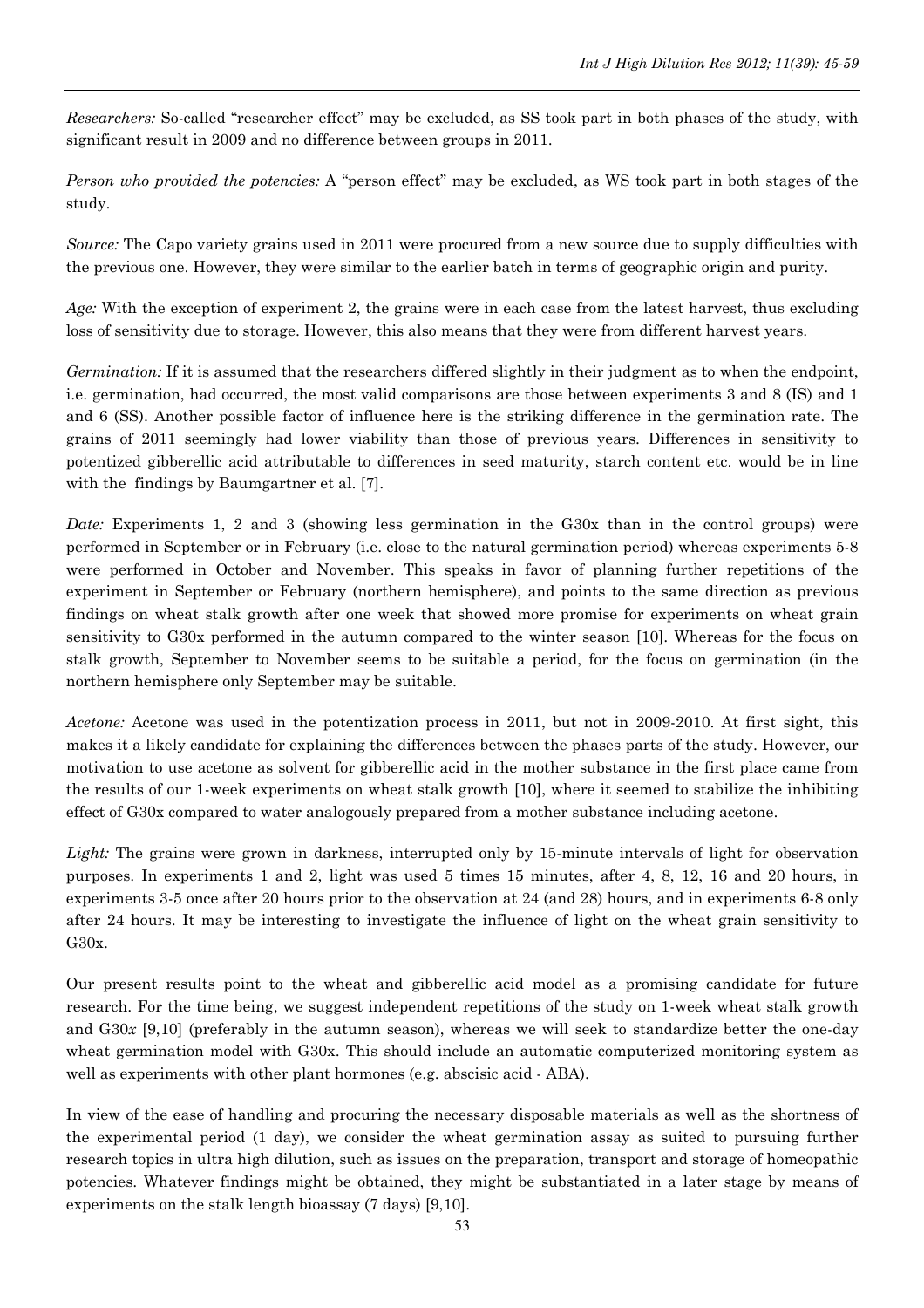#### References

[1] Kolisko L., Physiologischer und physikalischer Nachweis der Wirksamkeit kleinster Entitäten bei sieben Metallen. Goetheanum Verlag, Dornach 1926. Physiological and physical proofs of the activity of the smallest entities in seven metals.

[2] Pongratz W., Endler P.C., Reappraisal of a classical botanical experiment in ultra high dilution research. In: Endler P.C., Schulte J. (eds.). Ultra High Dilution: Physiology and Physics. Kluwer Academic Publishers, Dordrecht 1994: 121-128.

[3] Pongratz W., Nograsek A., Endler P.C., Highly diluted agitated silver nitrate and wheat seedling development. In: Schulte J., Endler P.C. (eds): Fundamental Research in Ultra High Dilution and Homoeopathy. Kluwer Academic Publishers, Dortrecht 1998: 143-152.

[4] Betti L., Brizzi M., Nani D., Peruzzi M., Effect of high dilutions of Arsenicum album on wheat seedlings from seed poisoned with the same substance, Br Hom J 1997; 86: 86-89.

[5] Brizzi M., Nani D., Peruzzi M., Betti L., Statistical analysis of the effect of high dilutions of arsenic in a large dataset from a wheat germination model. Br Hom J 2000; 89, 63-67.

[6] Baumgartner S., Thurneysen A., Heusser P. Growth stimulation of dwarf peas (Pisum sativum L.) through homeopathic potencies of plant growth substances. Res Compl Med / Forsch Komplementärmed 2004; 11: 281-92.

[7] Baumgartner S., Shah D., Schaller J., Kämpfer U., Thurneysen A., Heusser P., Reproducibility of dwarf pea shoot growth stimulation by homeopathic potencies of gibberellic acid, Complem Ther Med 2008, 16(4): 183-191.

[8] Hamman B., Koning G., Him Lok K, Homeopathically prepared gibberellic acid and barley seed germination. Homeopathy 2003; 92: 140-144.

[9] Pfleger A., Hofäcker J., Scherer-Pongratz W., Lothaller H., Reich C., Endler P.C. The effect of extremely diluted agitated gibberellic acid (10e-30) on wheat seedling development – a two researcher pilot study. Complementary Therapies in Medicine 2011, 19: 164-169.

[10] Endler P.C., Reich C., Matzer W., Reischl T., Hartmann A.M., Thieves K., Pfleger A., Hofäcker J., Lothaller H., Scherer-Pongratz W. Seasonal variation of the effect of extremely diluted agitated gibberellic acid (10e-30) on wheat stalk growth – a multi researcher study. The Scientific World Journal 2011, 10(37): 311-324 (http://www.tswj.com/2011/462736/).

[11] Hartung H., Schiestl S., Matzer W., Endler P.C. Wheat germination (20 hrs) and extremely diluted gibberellic acid (10e-30). Explorative experiments on a fundamental homoeopathy research model (Abstract). Eu J Integrated Medicine 2010; 2: 224-245.

[12] Lingg G., Endler P.C. Highland amphibians - Recalculation of data from 1990 to 2010 on the effects of extremely diluted thyroxine. Int J High Dilution Research 2011; 10(37): 311-324.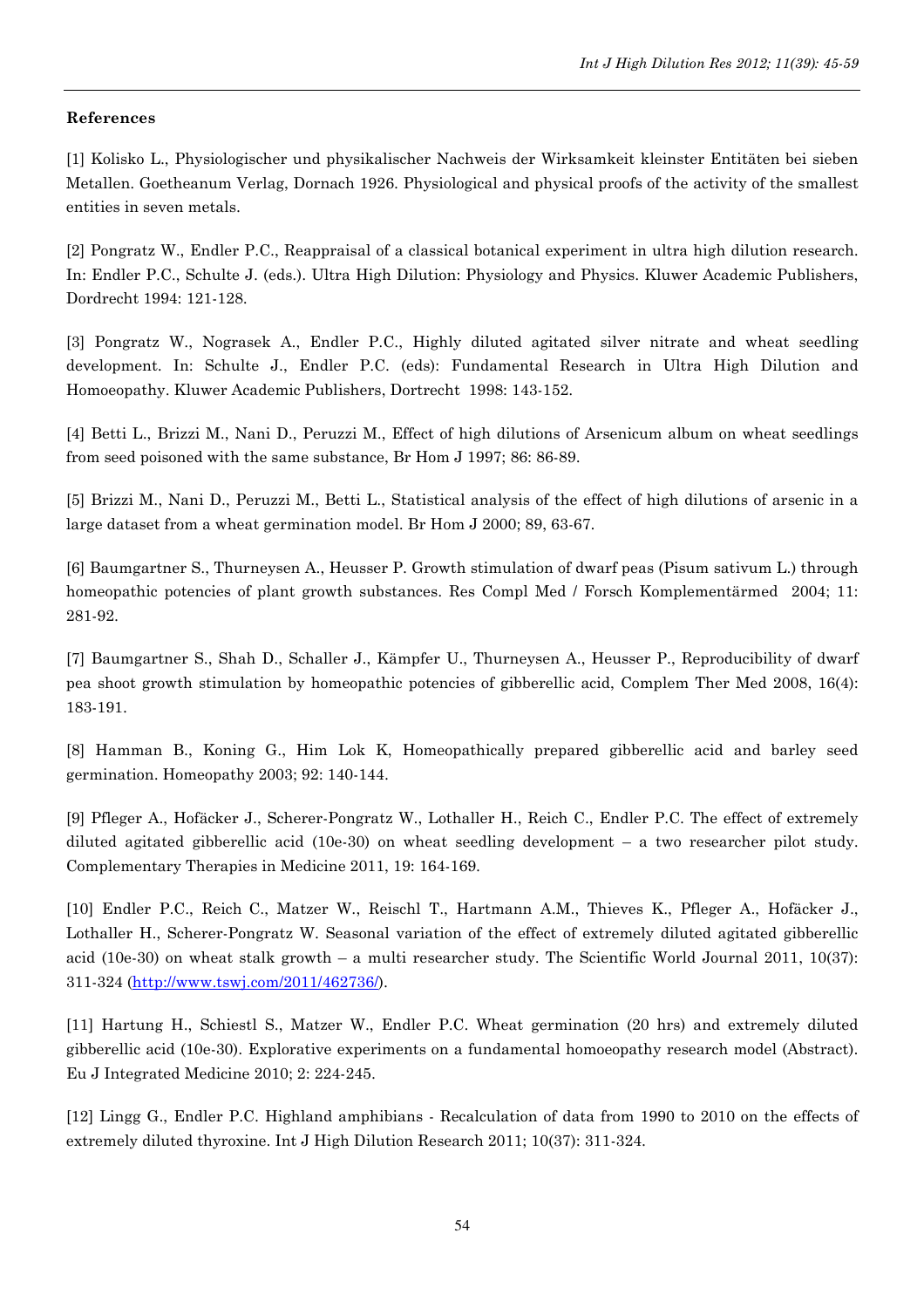## Supplementary Material

Table 3: Individual experiments 1-8 listed in Table 1, germination rates after 24 hours and at the time-point when 80-90% of grains had germinated, i.e. after 24 or 28 hours. Exp = experiment; initials SS, HH, IS, RS, WM, JH see list of authors; 24h, 28h = observation time-points; germ = percentage of germinated seedlings at the observation time-points; sum = number of germinated grains in the respective groups (total: 500 grains per group); mean  $\pm$  SD of a total of 20 grains per dish; W0, W30x, G30x = treatment groups;  $\Delta$  = difference in germinated G30x grains relative to the control group (W30x where available); p W0: = significance level of the difference relative to the W0 group;  $p$  W30x = relative to the W30x group.

| exp        |          |                               | W <sub>0</sub> | W30x         | G30x         |
|------------|----------|-------------------------------|----------------|--------------|--------------|
|            |          |                               |                |              |              |
| $1\,$      | SS, 24h  | sum                           | 406            | 415          | 375          |
|            | germ=83% | $Mean + SD$                   |                | $16.0 + 1.8$ | $15.0 + 1.8$ |
|            |          | $\frac{o}{o}$                 | 97.8           | 100          | 90.4         |
|            |          | $p$ WO:                       |                | > 0.05       | $\leq 0.05$  |
|            |          | $p$ W30x:                     | > 0.05         |              | ${}_{0.01}$  |
|            |          |                               |                |              |              |
| $\sqrt{2}$ | HH, 24h  | sum                           | 458            | 445          | 425          |
|            | germ=89% | $Mean + SD$                   |                | $17.8 + 1.5$ | $17.0 + 2.$  |
|            |          | $\%$                          | 102.9          | 100          | 95.5         |
|            |          | $p$ WO:                       |                | > 0.05       | $\leq 0.01$  |
|            |          | $p$ W30x:                     | > 0.05         |              | > 0.05       |
|            |          |                               |                |              |              |
| $\sqrt{3}$ | IS, 24h  | $\operatorname{\mathit{sum}}$ | 423            |              | 401          |
|            | germ=85% | $Mean + SD$                   | $17.0 + 2.1$   |              | $16.0 + 2.4$ |
|            |          | $\%$                          | 100            |              | 94.8         |
|            |          | $p$ WO:                       |                |              | > 0.05       |
|            |          |                               |                |              |              |
| $\sqrt{4}$ | RS, 24h  | $\operatorname{\mathit{sum}}$ | 434            |              | 440          |
|            | germ=87% | $Mean + SD$                   | $17.04 + 2.6$  |              | $17.6 + 2.2$ |
|            |          | $\triangle$ WO (%)            | 100            |              | 101.4        |
|            |          | $p$ WO:                       |                |              | > 0.05       |
|            |          |                               |                |              |              |
| $\bf 5$    | WM, 24h  |                               |                | $325\,$      | 313          |
|            | germ=65% |                               |                | $13 + 2.1$   | $12,5+2.0$   |
|            |          |                               |                | 100          | 96.3         |
|            |          | $p$ W30x:                     |                |              | > 0.05       |
|            |          |                               |                |              |              |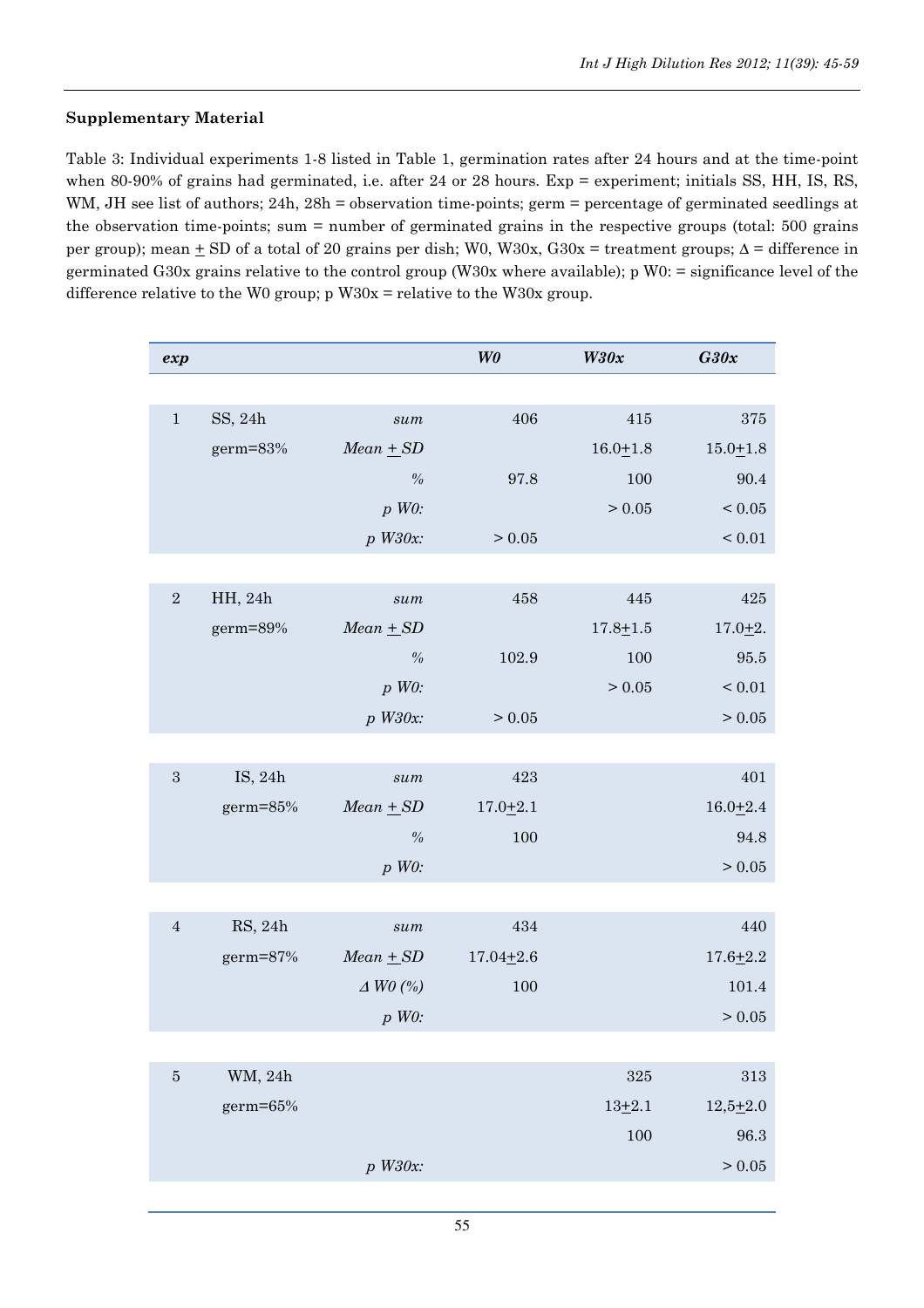| $\bf 5$    | WM, 28h    | sum                           | 410           | 434           |
|------------|------------|-------------------------------|---------------|---------------|
|            | germ=82%   | $Mean + SD$                   | $16.4 + 1.9$  | $17.4 + 1.5$  |
|            |            | $\frac{o}{o}$                 | 100           | 105.6         |
|            |            | $p$ W30x:                     |               | > 0.05        |
|            |            |                               |               |               |
|            |            |                               |               |               |
| $\,6\,$    | SS, 24h    |                               | 315           | 327           |
|            | germ=63%   |                               | $12.6 + 1.83$ | $13.08 + 1.5$ |
|            |            | $\frac{o}{o}$                 | 100           | 103.8         |
|            |            | $p$ W30x:                     |               | > 0.05        |
|            |            |                               |               |               |
| $\,6\,$    | SS, 28h    | sum                           | 422           | 421           |
|            | germ=84%   | $Mean + SD$                   | $16.9 + 1.7$  | $16.8 + 1.4$  |
|            |            | $\frac{o}{o}$                 | 100           | 99.8          |
|            |            | $p$ W30x:                     |               | > 0.05        |
|            |            |                               |               |               |
| $\sqrt{ }$ | JH, 24h    | sum                           | 451           | 468           |
|            | germ=90%   | $Mean + SD$                   | $18.0 + 1.5$  | $18.7 + 1.0$  |
|            |            | $\frac{o}{o}$                 | 100           | 103.8         |
|            |            | $p$ W30x:                     |               | > 0.05        |
|            |            |                               |               |               |
| $8\,$      | IS, 24h    | sum                           | 360           | 347           |
|            | $germ=72%$ | $Mean + SD$                   | $14.4 + 2.9$  | $13.9 + 1.8$  |
|            |            | $\%$                          | 100           | 96.4          |
|            |            | $p$ W30x:                     |               | $>0.05$       |
|            |            |                               |               |               |
| $8\,$      | IS, "26"h  | $\operatorname{\mathit{sum}}$ | 422           | $417.5\,$     |
|            | germ=85%   | $mean + S.D.$                 |               |               |
|            |            | $\frac{\theta}{\theta}$       | 100           |               |
|            |            |                               |               | 98,9          |
|            |            | $p$ W30x:                     |               | > 0.05        |
|            |            |                               |               |               |
| $8\,$      | IS, 28h    | $\operatorname{\mathit{sum}}$ | 484           | 488           |
|            | germ=97%   | $Mean + SD$                   | $19.36 + 0.9$ | $19.52 + 0.6$ |
|            |            | $\frac{o}{o}$                 | 100           | 100,8         |
|            |            | $p$ W30x:                     |               | > 0.05        |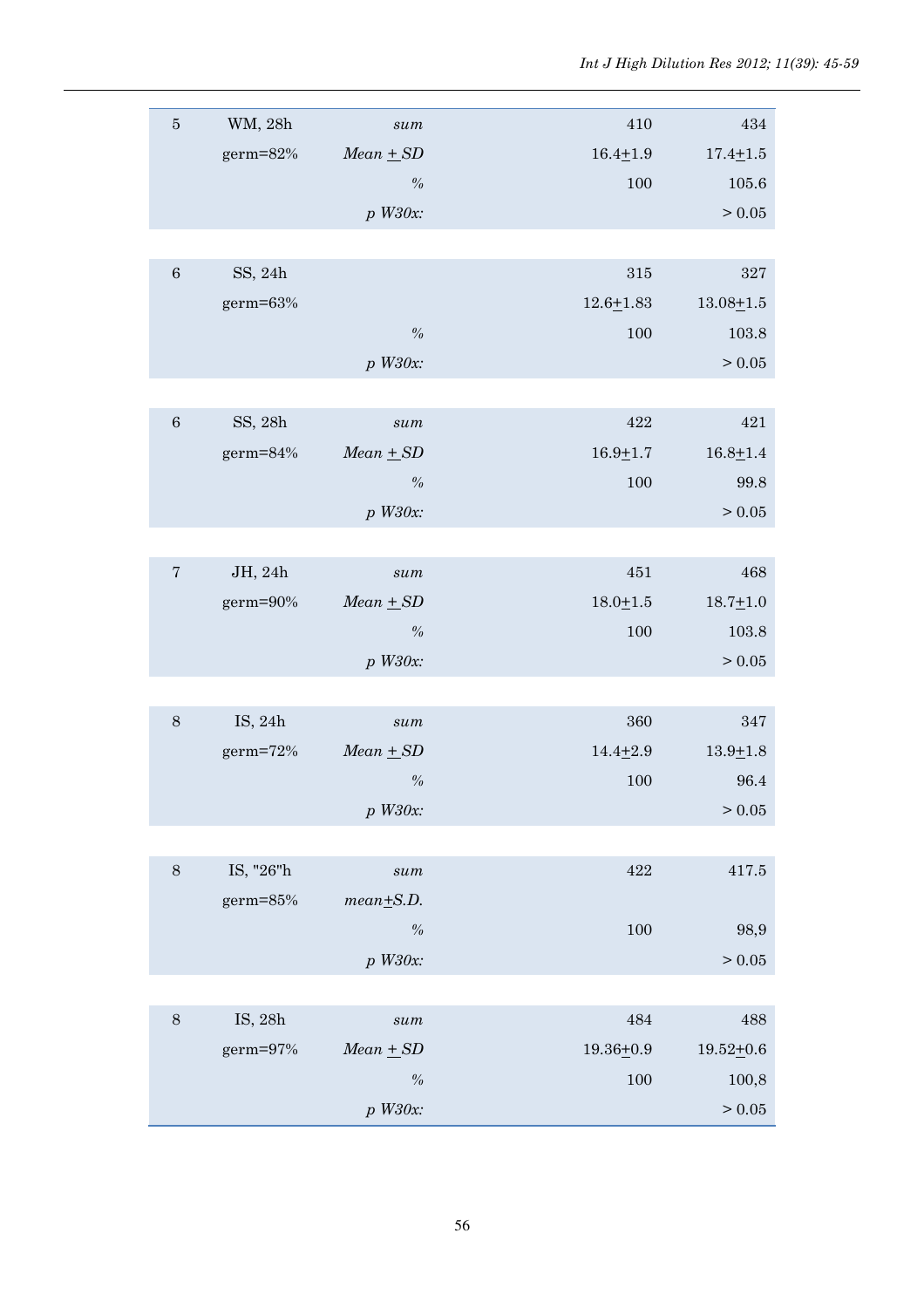Table 4: Pooled data from experiments listed in Table 1, germination rate after 24 hours (above) and at the observation time-point when 80-90% of the control grains had germinated (below). SD is given at the level of experiments. For explanations, see legend to Table 3 and text.

| nr.       | $\textit{lgerm.} = 24hl$ | W                | G30x            |  |
|-----------|--------------------------|------------------|-----------------|--|
|           |                          |                  |                 |  |
| $1+2+3+4$ | sum [2000]               | 1717             | 1641            |  |
|           | $Mean + SD$              | $429.3 \pm 13.1$ | $410.3 + 28.5$  |  |
|           | Mean $\pm$ SD in %       | $85.9 + 2.6$     | $82.1 + 5.7$    |  |
|           | $\frac{0}{0}$            | 100              | 95.6%           |  |
|           | $p$ :                    |                  | < 0.001         |  |
|           |                          |                  |                 |  |
| $5+6+7+8$ | sum [2000]               | 1451             | 1455            |  |
|           | $Mean + SD$              | $362.8 + 61.9$   | $363.75 + 70.9$ |  |
|           | $Mean + SD in \%$        | $72.7 + 12.4$    | $72.8 + 14.2$   |  |
|           | $\frac{0}{0}$            | 100              | 100.3           |  |
|           | $p$ :                    |                  | > 0.05          |  |
|           |                          |                  |                 |  |
| $1 - 8$   | sum [4000]               | 3168             | 3096            |  |
|           | $Mean + SD$              | 396+54.6         | $387 + 55.8$    |  |
|           | $Mean + SD in \%$        | $79.2 + 10.9$    | $77.4 + 11$     |  |
|           | $\frac{0}{0}$            | 100              | 97.7            |  |
|           | $p$ :                    |                  | > 0.05          |  |

| nr.       | [germ. $-80-90%$ ] | W              | G30x           |
|-----------|--------------------|----------------|----------------|
|           |                    |                |                |
| $1+2+3+4$ | sum [2000]         | 1717           | 1641           |
|           | $Mean + SD$        | $429.3 + 13.1$ | $410.3 + 28.5$ |
|           | $Mean + SD in \%$  | $85.9 + 2.6$   | $82.1 + 5.7$   |
|           | $\frac{0}{0}$      | 100            | 95.57%         |
|           | $p$ :              |                | ${}_{0.001}$   |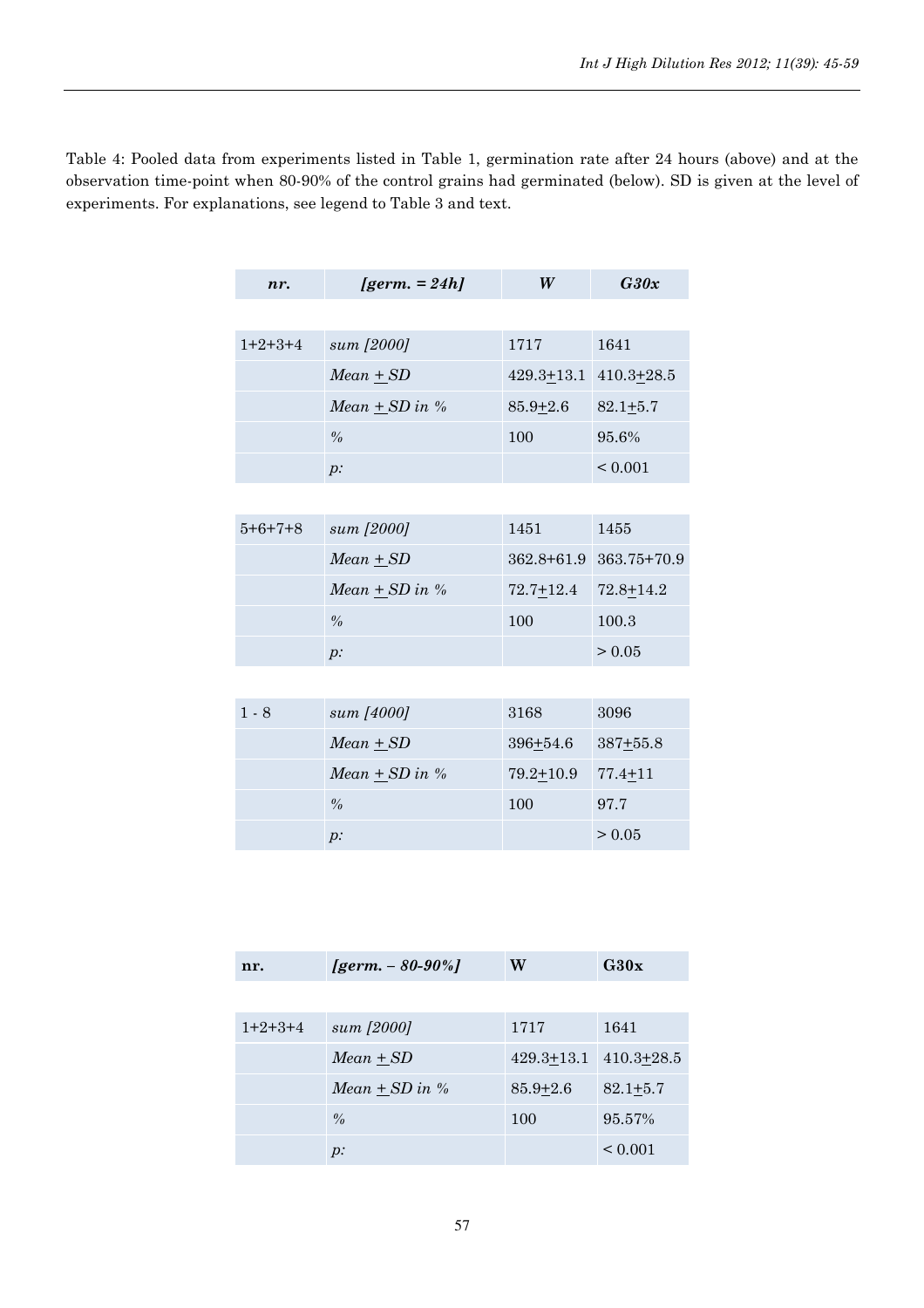| $5+6+7+8$ | sum [2000]         | 1705             | 1741           |
|-----------|--------------------|------------------|----------------|
|           | $Mean + SD$        | $426.3 \pm 0.74$ | $435.1 + 23.0$ |
|           | Mean $\pm$ SD in % | $85.3 \pm 3.5$   | $87.0 + 4.6$   |
|           | $\frac{0}{0}$      | 100              | 102.11         |
|           | $p$ :              |                  | > 0.05         |
|           |                    |                  |                |
| $1 - 8$   | sum [4000]         |                  |                |
|           | $Mean + SD$        | $427.8 \pm 14.4$ | $422.7+27.4$   |
|           | Mean $\pm$ SD in % | $85.6 + 2.9$     | $84.59 + 5.5$  |
|           | $\frac{0}{0}$      | 100              | 98.8           |
|           | $p$ :              |                  | > 0.05         |

## Germinação do trigo e ácido giberélico em alta diluição (10-30) e agitado – um estudo multicêntrico

#### RESUMO

Grãos de trigo comum (Triticum sativum L., variedade Capo) foram observados sob a influência de uma alta diluição de ácido giberélico  $(10^{-30})$  preparada através de diluição e agitação seriadas seguindo um protocolo derivado da homeopatia (G30x). Foram utilizados controles adequados (água preparada segundo o protocolo homeopático - W30x - e/ou água sem tratamento - W0 -). Foram realizadas duas séries de experimentos multicêntricos, 4 em 2009-2010 e 4 em 2011, incluindo 6 pesquisadores, 6 laboratórios, e 4.000 grãos em cada grupo de tratamento. Os dados foram homogêneos dentro dos grupos controle e verum. Na análise combinada dos experimentos de 2009-2010, as taxas médias de germinação em 24 h foram  $(85.9 \pm 2.6)$  no grupo controle e  $(82.1)$  $\pm$  5,7) no grupo G30x (média  $\pm$  DP no nível dos experimentos em %, N = 2.000 por grupo). A taxa de germinação de verum foi 4,4% menor (96,6% de 4,4 + 96,6 = 101) que a do controle (100%). Essa diferença é estatisticamente significativa ( $p < 0.001$ ) e o tamanho do efeito (d) é grande (> 0,8). Observações realizadas em outros momentos entre 0 e 40 horas de germinação constaram resultados similares. Praticamente, não foi achada diferença entre os grupos W30x e W0 (p > 0,05). Na análise combinada dos experimentos de 2011, as taxas médias de germinação em 24 h foram (73  $\pm$  12) no grupo controle e (73  $\pm$  14) no grupo G30x (N = 2.000 por grupo), ou seja, praticamente não houve diferença entre os grupos (p > 0,05). Consideramos que os dados de 2009- 2010 sobre a germinação do trigo em até 40 h concordam com nos achados prévios no crescimento do caule de trigo em uma semana, ou seja, confirmam que ácido giberélico 30x pode influenciar, isto é, tornar mais lento, o desenvolvimento do trigo. São discutidos vários motivos para a ausência de toda diferença entre os grupos nos experimentos conduzidos em 2011, incluindo variações sazonais, e sugere-se que os experimentos com germinação de trigo sejam realizados exclusivamente no começo do outono.

Palavras-chave: alta diluição, homeopatia, pesquisa básica, germinação do trigo, ácido giberélico